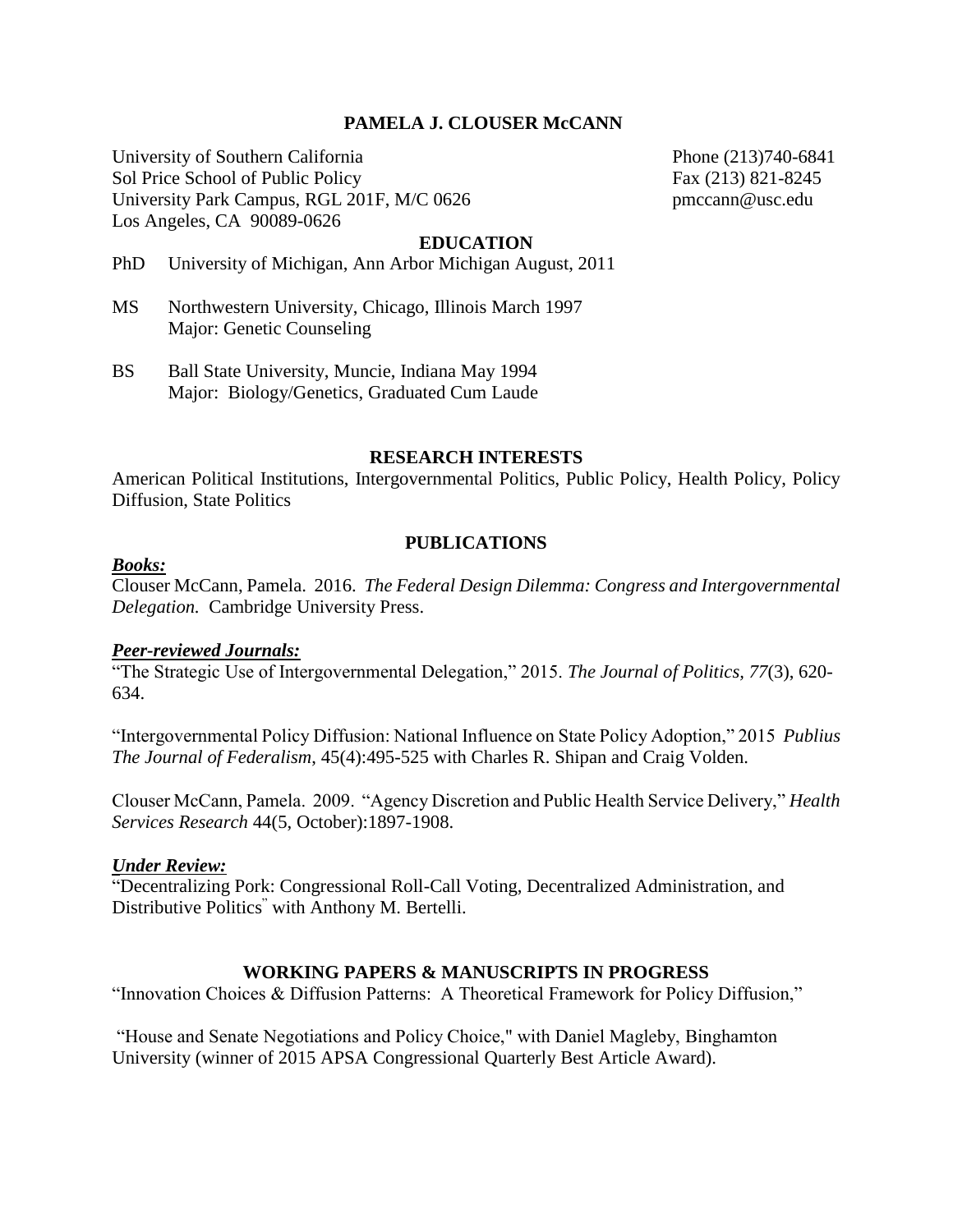"Congress and Judicial Review of Agency Actions," with Yuhua Wang (Harvard University) and Charles Shipan (University of Michigan).

"State Trends in Racial/Ethnic Health Insurance Disparities," with Sarah C. Oppenheimer (graduate student, University of Washington)

"The Politics of Health Insurance Inequities," with Sarah C. Oppenheimer (graduate student, University of Washington)

"Partners in Policy: Congressional Intergovernmental Delegation of Authority-- A Consideration of House and Senate Coalition Formation"

"Intergovernmental Grant Management and Distributive Public Policy," with Anthony M. Bertelli (New York University).

**FELLOWSHIPS, GRANTS, AND AWARDS** 2016 Bedrosian Center/Schaeffer Centers Award "The Politics of Uninsurance Disparities" (awarded \$5000). 2015 Bedrosian Center Award "Policy Tools, Compromise, and Quarrels in the U.S. Congress" (awarded \$7000). 2013 Award for Research in Comparative Policy Analysis: Best Comparative Policy Analysis for the paper "Smoke Signals," Presented at the Assoc. for Pub. Policy Analysis & Management 2010 – 2011 Gerald R. Ford Fellow, University of Michigan Political Science 2009 – 2010 Rackham Pre-Doctoral Fellow, University of Michigan 2008 – 2009 Agency for Healthcare Research & Quality Ruth L. Kirschstein & 2004-2005 National Research Service Institutional Pre-Doctoral Award 2007 Center for the Education of Women Collegiate Sorosis Scholar 2007 Center for Local, State, and Urban Policy, University of Michigan Research Grant: "Newborn Screening State Policy Implementation" 2006 – 2008 IDEAS IGERT Fellow (National Science Foundation) 2005 – 2006 Rackham Nontraditional Fellow, University of Michigan

# **TEACHING**

Master's Public Policy Core Classes: Public Policy Formation & Implementation; Foundations of Policy Analysis; Strategic Policymaking (Executive Master's Program Session); Politics of Health Policy; Legislative Relations, Public Health Ethics; Undergraduate Policy Analysis Course; Policy Module Lecturer "Six Weeks to Genomic Awareness;" Reproductive Genetics for Genetic Counselors.

# **DEPARTMENTAL SERVICE**

University of Southern California, Tenured and Tenure-Track Faculty Affairs Committee, 2016-2017.

University of Southern California, Price School of Public Policy,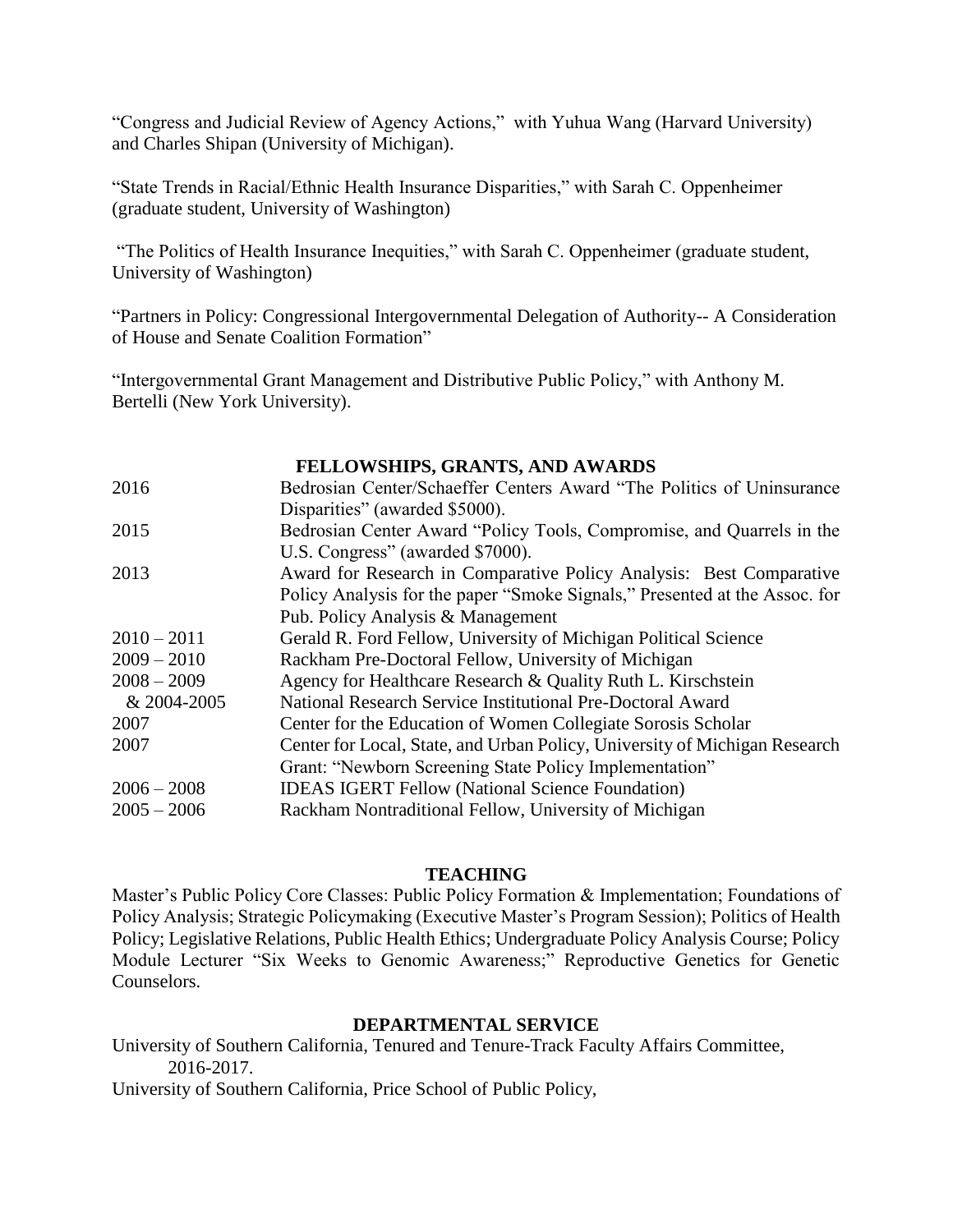Masters of Public Policy Degree Committee 2013-2017 Undergraduate Degree Committee, 2013-2015 Research Committee, 2015-2016 Department of Governance Faculty Search Committee, 2015-2016 PhD Degree Committee, 2016-2017 University of Washington, Evans School of Public Affairs, Research Seminar Series Organizer, 2011-2013. Graduate Association of Political Science Students (GAPS), University of Michigan, Co-President, 2008-2009 University of Michigan Department of Political Science Executive Committee, Graduate Student Representative, 2008 University of Michigan Inter-disciplinary Workshop in American Politics, Co-Organizer, 2008-2009

# **SELECTED EXTERNAL PRESENTATIONS**

McCann, Pamela 2016. "Decentralizing Pork: Congressional Roll-Call Voting, Decentralized Administration, and Distributive Politics," University of Virginia (invited).

McCann, Pamela. 2016. "House and Senate Negotiations and Policy Choice," Emory University Political Institutions Conference (invited).

McCann, Pamela. 2015. "Taking Turns: Specialization and Comparative Advantage in House-Senate Interactions," Annual Midwest Political Science Association Meeting, Chicago Illinois.

McCann, Pamela. 2014. "The Federal Design Dilemma," Federalism and Contemporary Political Problems Conference, New York University, D.C. (invited).

McCann, Pamela. 2014. "Innovation Choices & Diffusion Patterns: A Theoretical Framework for Policy Diffusion," Association of Public Policy and Management Annual Research Conference, November, 2014.

McCann, Pamela. 2014. "Innovation Choices & Diffusion Patterns: A Theoretical Framework for Policy Diffusion," New Frontiers in Policy Diffusion (invited), March 2014 University of Iowa.

McCann, Pamela. 2014. "Federal Grants at a Bargain Price: Delegation to the States," American Political Science Association Annual Meeting, August, 2014.

Oppenheimer, Sarah and Pamela McCann. 2013. "Health Disparities Trends and Politics across the States, 2000-2009," Annual Midwest Political Science Association Conference, Chicago, Illinois.

McCann, Pamela. 2012. "Intergovernmental Policy Diffusion," Association of Public Policy and Management Annual Research Conference, November, 2012.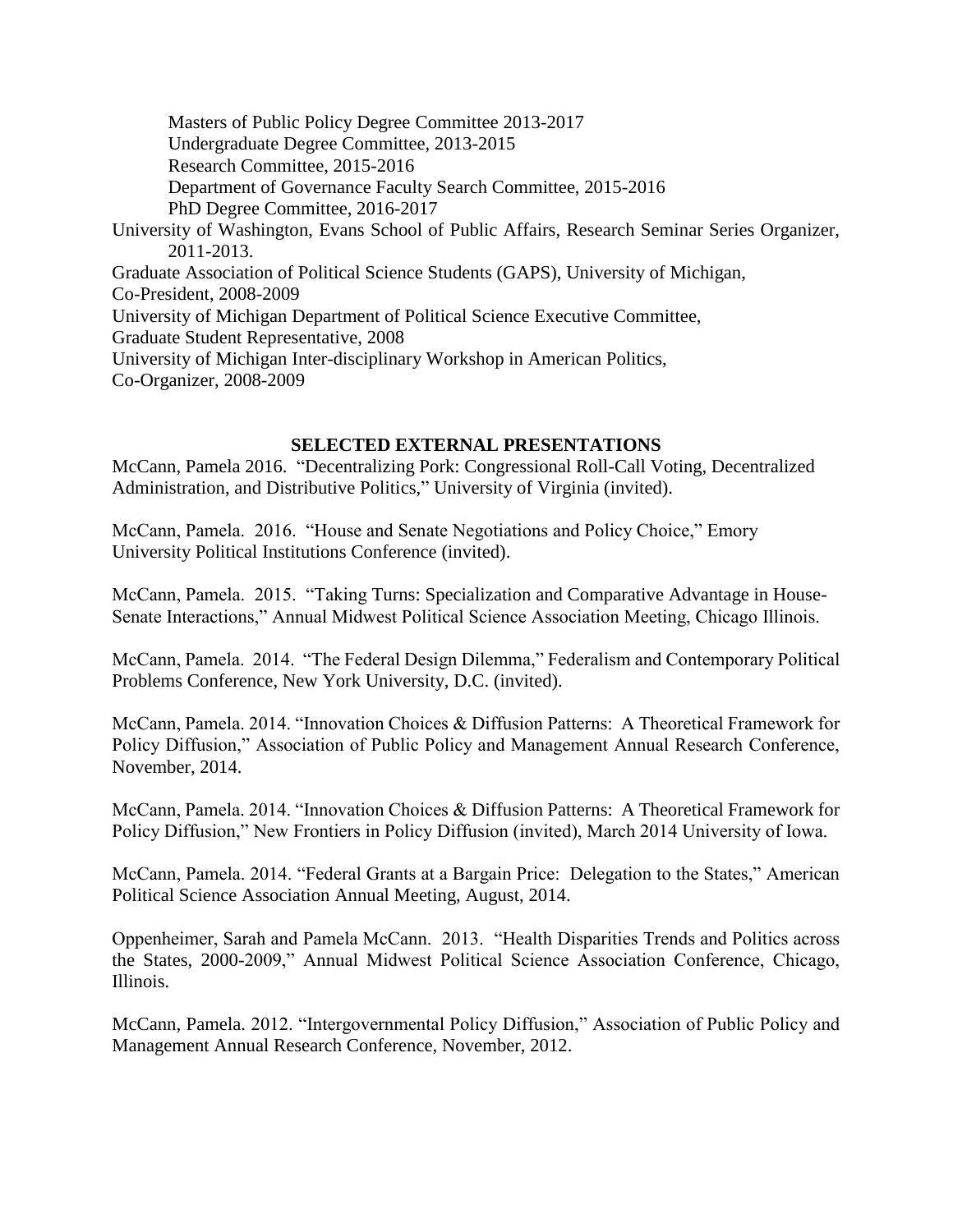Clouser McCann, Pamela. 2011. "What Explains Intergovernmental Delegation? Policy and Political Uncertainty in Legislative-Executive Branch Interactions," Poster Presentation, American Political Science Association Annual Meeting, Seattle, Washington.

Clouser McCann, Pamela. 2010. "Policy in Disguise: Congressional Delegation of Policy Authority in a Federal Context," Annual Midwest Political Science Association Conference, Chicago, Illinois.

Clouser McCann, Pamela. 2010. "Intergovernmental Policy Diffusion: National Influence on State Policy," Annual Midwest Political Science Association Conference, Chicago, Illinois.

Clouser McCann, Pamela. 2009. "Federal Delegation of Authority," Poster Presentation, American Political Science Association Annual Meeting, Toronto, ONTARIO.

Clouser McCann, Pamela. 2009. "Tightening the Reigns? Legislative Delegation in a Federal Context," Annual Midwest Political Science Association Conference, Chicago, Illinois.

Clouser McCann, Pamela. 2007. "Discretion Meets Implementation: State Newborn Screening Policy," Poster Presentation, Academy Health Annual Research Meeting, Orlando, Florida.

# **PROFESSIONAL SERVICE**

*Journal of Politics*, member Editorial Board beginning 2017.

American Political Science Association, Federalism and Intergovernmental Relations Section Council Member: term September 2014 – 2017.

Midwest Public Administration Caucus roundtable organizer and chair for 2016 Midwest Political Science Association meeting:

*Why Do We Have No Theory of Policy Implementation?* with Andrew Whitford, George Krause, Sean Gailmard, Soeren Winter, Christopher Berry, and Samuel Workman.

*Federalism, Intergovernmental Affairs, and Public Administration* with Paul Posner, Paul Manna, Abbe Gluck, Bruce Desmarais, Cynthia Bowling, and Graeme Boushey.

American Political Science Association, Federalism and Intergovernmental Relations Annual Meeting Section Chair for 2016 meeting.

Referee Service: *American Journal of Political Science, American Political Science Review, Journal of Politics, Journal of Public Policy, Law and Society Review,* Oxford University Press, *Political Research Quarterly, Publius.*

# **NON-ACADEMIC WORK EXPERIENCE**

New Hanover Regional Medical Center, Wilmington, North Carolina, 1997-1998 Position: Genetic Counselor University of Michigan Health System, Ann Arbor, Michigan, 1998-2001 Position: Genetic Counselor Michigan Department of Community Health, Lansing, Michigan, 2001-2004 Position: Public Health Genetics Consultant

University of Michigan, Ann Arbor, Michigan, 2003-2005